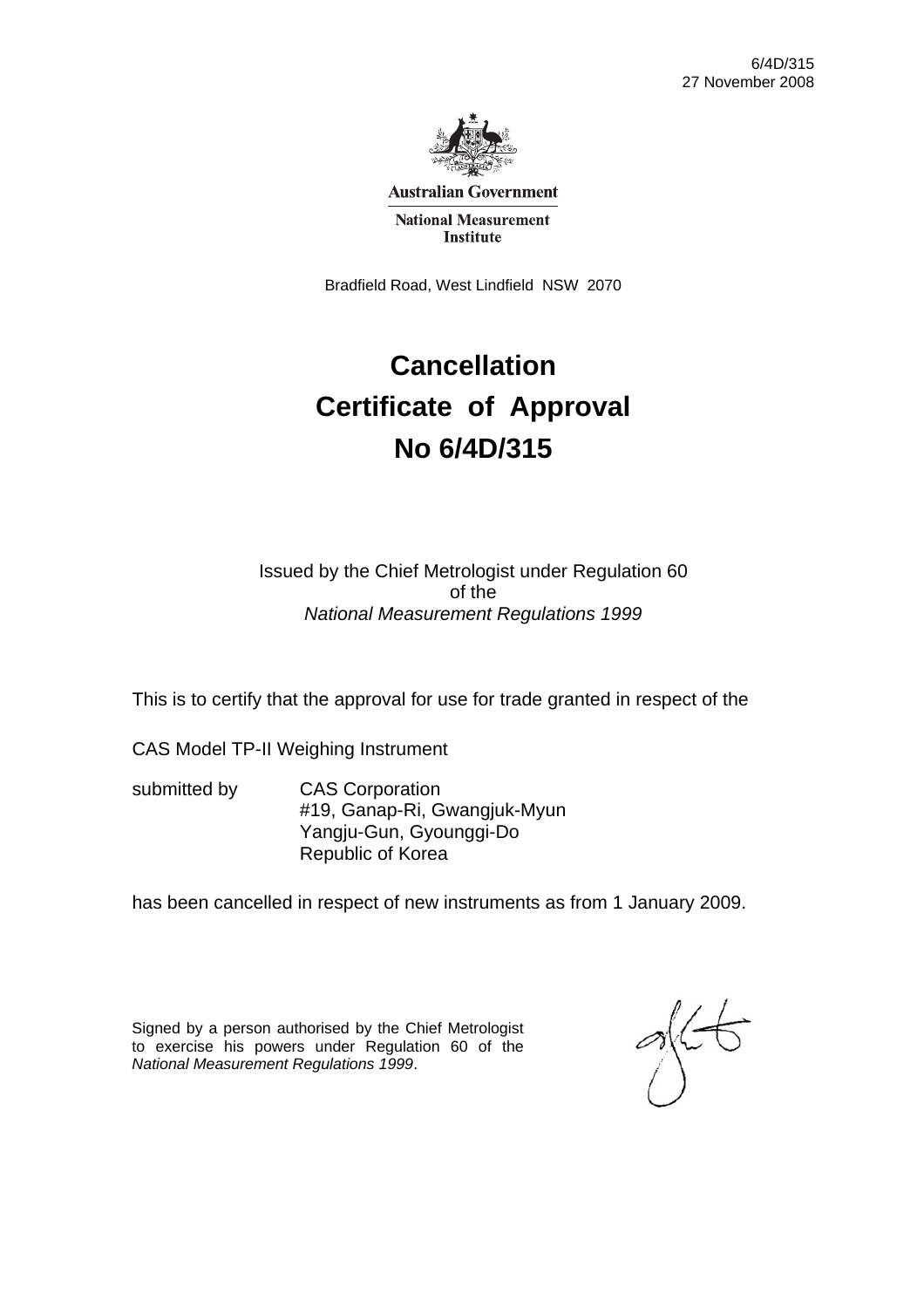

# **Australian Government**

# **National Standards Commission**

12 Lyonpark Road, North Ryde NSW 2113 Australia

# **Certificate of Approval**

# **No 6/4D/315**

Issued under Regulation 60 of the National Measurement Regulations 1999

This is to certify that an approval for use for trade has been granted in respect of the

CAS Model TP-II Weighing Instrument

submitted by CAS Corporation #19, Ganap-Ri, Gwangjuk-Myun Yangju-Gun, Gyounggi-Do Republic of Korea.

**NOTE:** This Certificate relates to the suitability of the pattern of the instrument for use for trade only in respect of its metrological characteristics. This Certificate does not constitute or imply any guarantee of compliance by the manufacturer or any other person with any requirements regarding safety.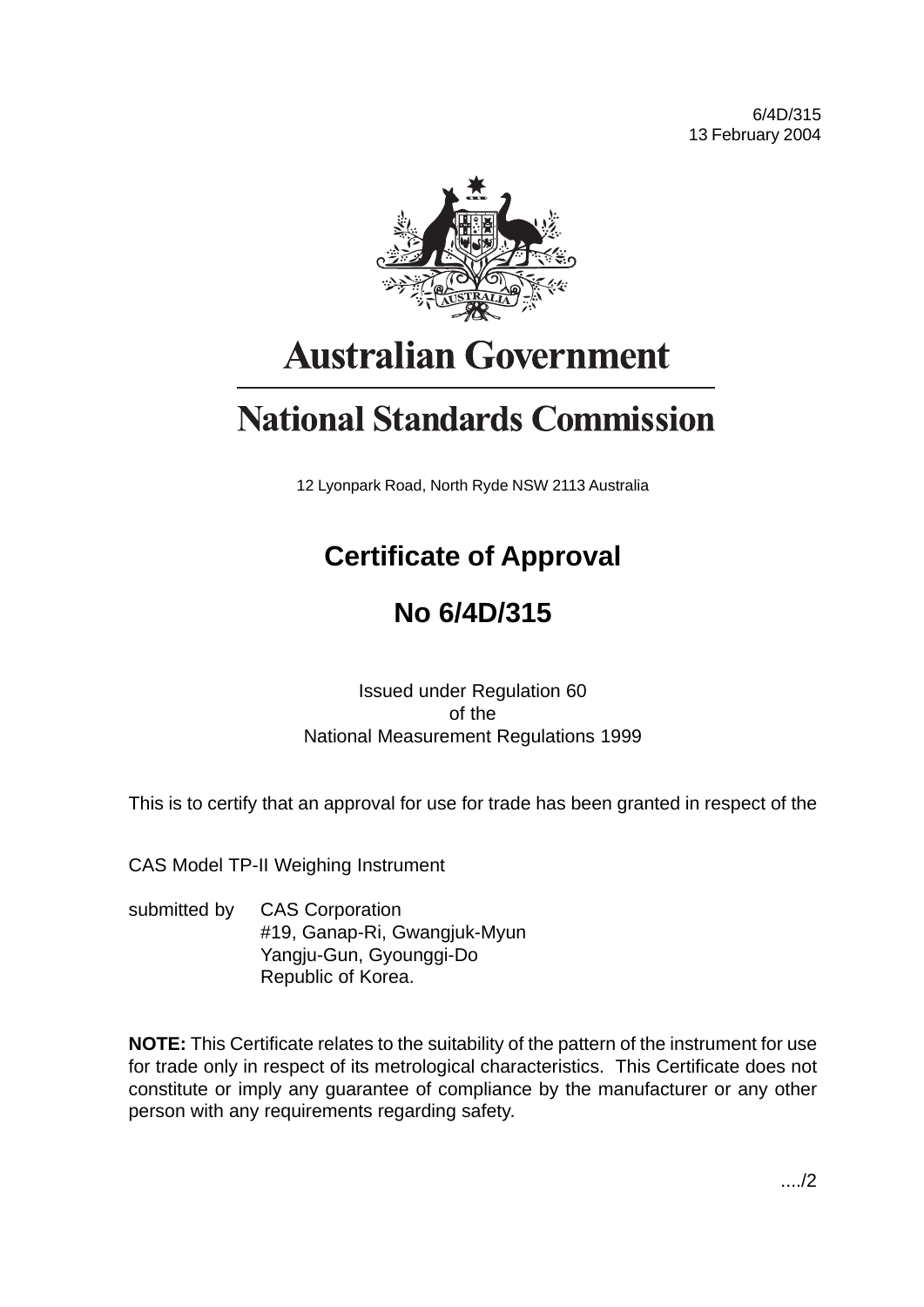#### Certificate of Approval No 6/4D/315

### CONDITIONS OF APPROVAL

This approval becomes subject to review on 1 November 2008, and then every 5 years thereafter.

Instruments purporting to comply with this approval shall be marked NSC No 6/4D/315 and only by persons authorised by the submittor.

It is the submittor's responsibility to ensure that all instruments marked with this approval number are constructed as described in the documentation lodged with the Commission and with the relevant Certificate of Approval and Technical Schedule. Failure to comply with this Condition may attract penalties under Section 19B of the National Measurement Act and may result in cancellation or withdrawal of the approval, in accordance with the Commission's Document NSC P 106.

The Commission reserves the right to examine any instrument or component of an instrument purporting to comply with this approval.

Auxiliary devices used with this instrument shall comply with the requirements of General Supplementary Certificate No S1/0/A.

#### DESCRIPTIVE ADVICE

**Pattern:** approved 29 October 2003

• A CAS model TP-II multi-interval price-computing weighing instrument of 6 kg maximum capacity.

**Variants:** approved 29 October 2003

- 1. With certain other maximum capacities.
- 2. As single interval instruments of certain capacities.

Technical Schedule No 6/4D/315 describes the pattern and variants 1 & 2.

#### FILING ADVICE

The documentation for this approval comprises:

Certificate of Approval No 6/4D/315 dated 13 February 2004 Technical Schedule No 6/4D/315 dated 13 February 2004 (incl. Test Procedure) Figures 1 to 3 dated 13 February 2004

Signed by a person authorised under Regulation 60 of the National Measurement Regulations 1999 to exercise the powers and functions of the Commission under this Regulation.

glEt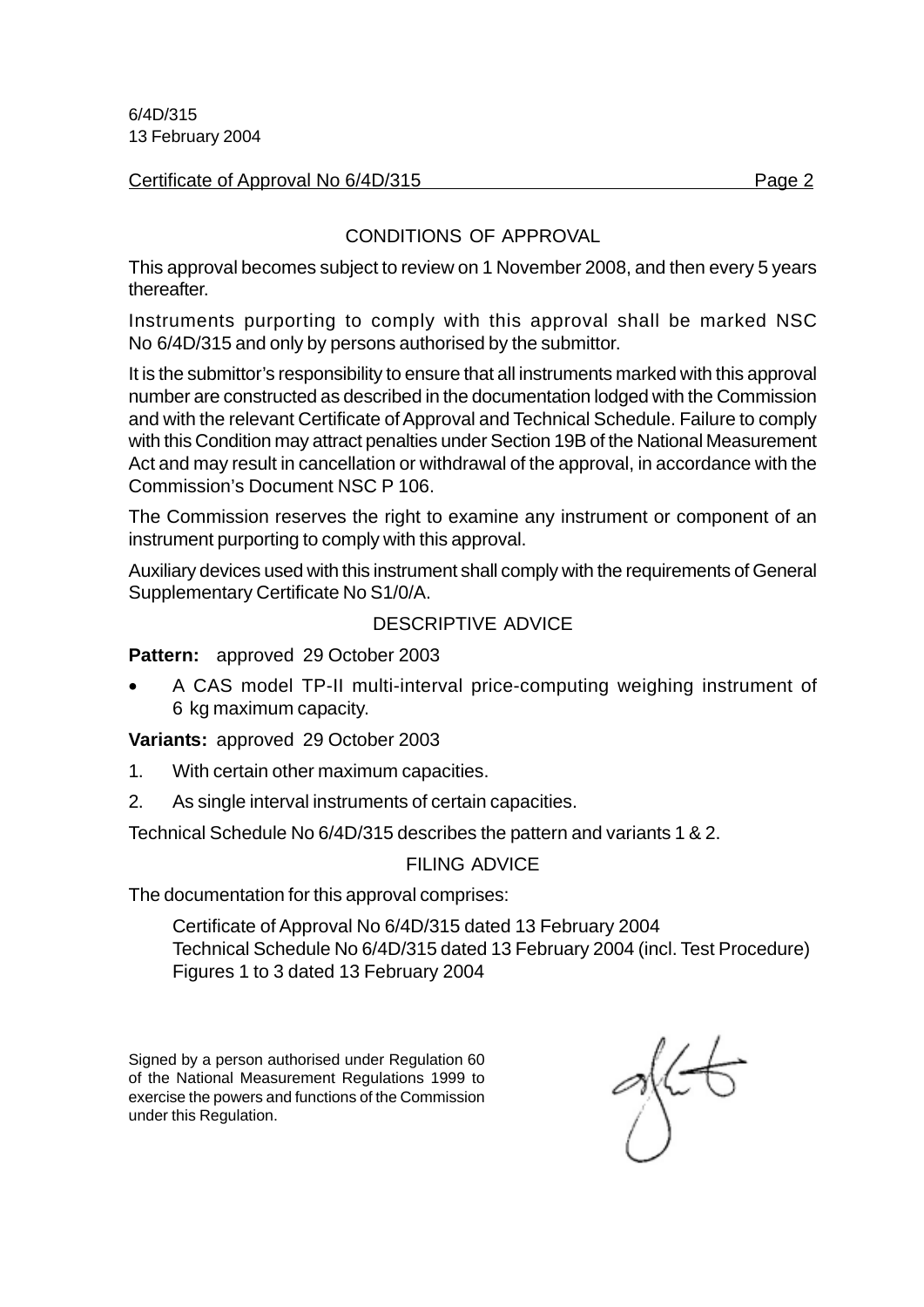# TECHNICAL SCHEDULE No 6/4D/315

**Pattern:** CAS Model TP-II Weighing Instrument

**Submittor:** CAS Corporation #19, Ganap-Ri, Gwangjuk-Myun Yangju-Gun, Gyounggi-Do Republic of Korea

### **1. Description of Pattern**

A CAS model TP-II multi-interval self-indicating price-computing weighing instrument (Figures 1 and 2) with a verification scale interval (e<sub>1</sub>) of 0.001 kg up to 3 kg and with a verification scale interval (e<sub>2</sub>) of 0.002 kg from 3 kg up the maximum capacity of 6 kg.

The instrument may have the displays incorporated within the body of the instrument (Figure 1) or mounted on a column (Figure 2).

Instruments have unit price to \$9999.99/kg, price to \$99999.99, and a product look up (PLU) facility for storage of unit prices only.

Instruments may be fitted with output sockets for the connection of peripheral and/or auxiliary devices.

Note: The instrument has keys intended for totalising transactions. This function is not approved and these keys are disabled.

# **1.1 Zero**

Zero is automatically corrected to within  $\pm 0.25{\rm e}^{-}_{1}$  whenever power is applied and whenever the instrument comes to rest within 0.5e of zero.

The initial zero-setting device of the pattern has a nominal range of not more than 20% of the maximum capacity of the instrument.

The instrument has a semi-automatic zero-setting device with a nominal range of not more than 4% of the maximum capacity of the instrument.

# **1.2 Tare**

A semi-automatic subtractive tare device of up to maximum capacity may be fitted.

#### **1.3 Power Supply**

Power may be either:

- supplied by an AC/DC mains adaptor; or
- by 4 x D size batteries (1.2 or 1.5 V rechargeable).

Note: The AC/DC mains adaptor supplied was a CAS model CK-231215K power supply (output 12 V DC, 1500 mA) – the submittor should be consulted regarding the acceptability of alternative power supply units.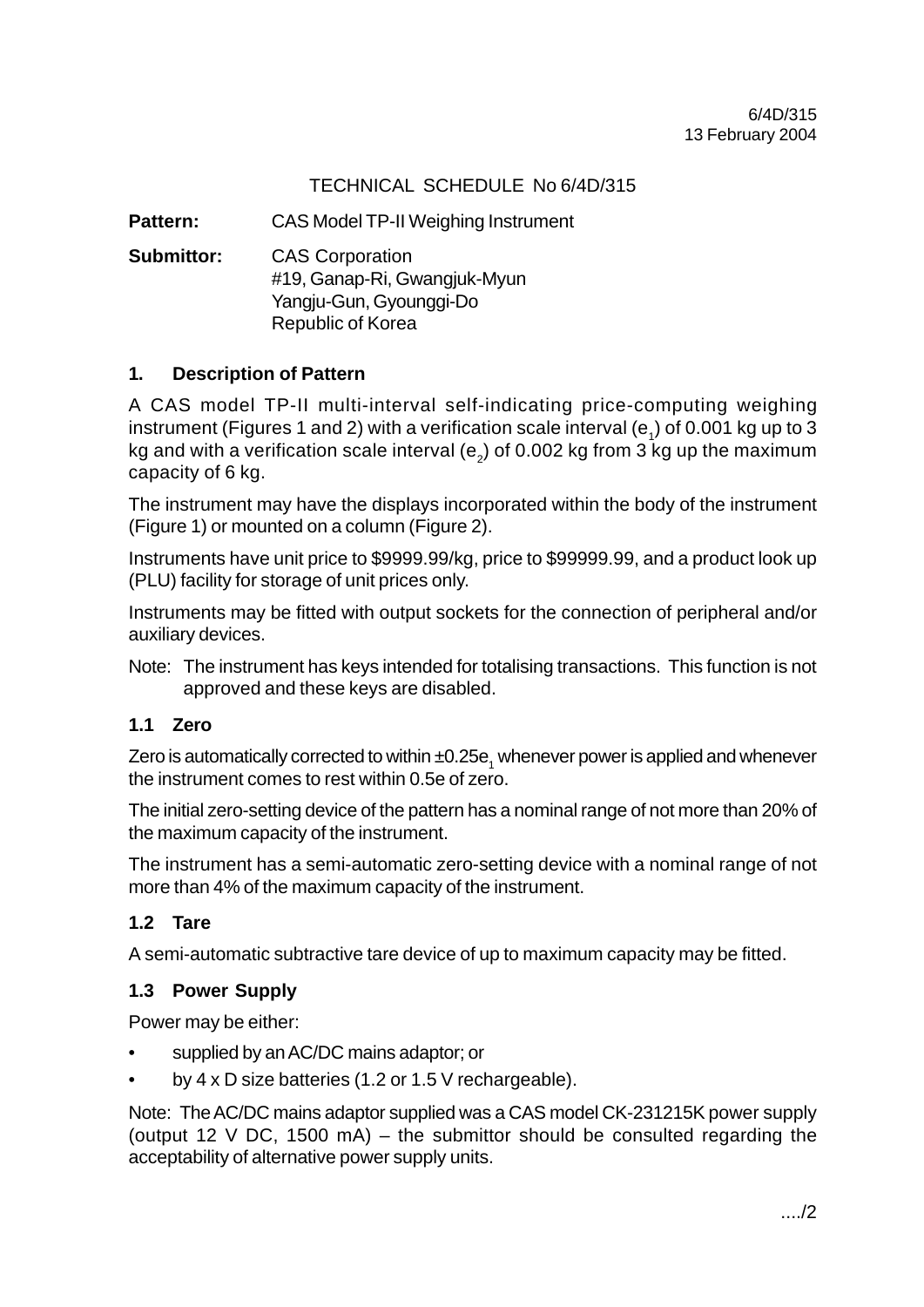#### Technical Schedule No 6/4D/315 **Page 2** Page 2

# **1.4 Levelling**

The instrument is provided with adjustable feet and adjacent to the level indicator is a notice advising that the instrument must be level when in use.

# **1.5 Display Check**

A display check is initiated whenever power is applied.

# **1.6 Sealing Provision**

Provision is made for the calibration adjustments in the indicator to be sealed by sealing the hole that provides access to the calibration switch. This may be carried out by use of a destructible adhesive label over the hole, or use of a cover and lead and wire (or similar) seal (Figure 3).

# **1.7 Verification/Certification Provision**

Provision is made for a verification/certification mark to be applied.

# **1.8 Descriptive Markings**

Instruments carry the following markings:

| Manufacturer's mark, or name written in full |                 |
|----------------------------------------------|-----------------|
| Name or mark of manufacturer's agent         |                 |
| Indication of accuracy class                 | JID             |
| Pattern approval mark for the instrument     | NSC No 6/4D/315 |
| Maximum capacity                             | $Max$ / kg *    |
| Minimum capacity                             | <i>Min</i> kg * |
| Verification scale interval                  | $e =$ / kg *    |
| Maximum subtractive tare                     | $T = -$ kg      |
| Serial number of the instrument              |                 |

\* These markings shall also be shown near the display of the result if they are not already located there.

# **2. Description of Variants**

# **2.1 Variant 1**

As multi-interval instruments of certain other capacities as listed below:

- with a verification scale interval (e<sub>1</sub>) of 0.002 kg up to 6 kg and with a verification scale interval (e $_{\textrm{\tiny{2}}}$ ) of 0.005 kg from 6 kg up to the maximum capacity of 15 kg; and
- with a verification scale interval (e<sub>1</sub>) of 0.005 kg up to 15 kg and with a verification scale interval (e<sub>2</sub>) of 0.01 kg from 15 kg up to the maximum capacity of 30 kg.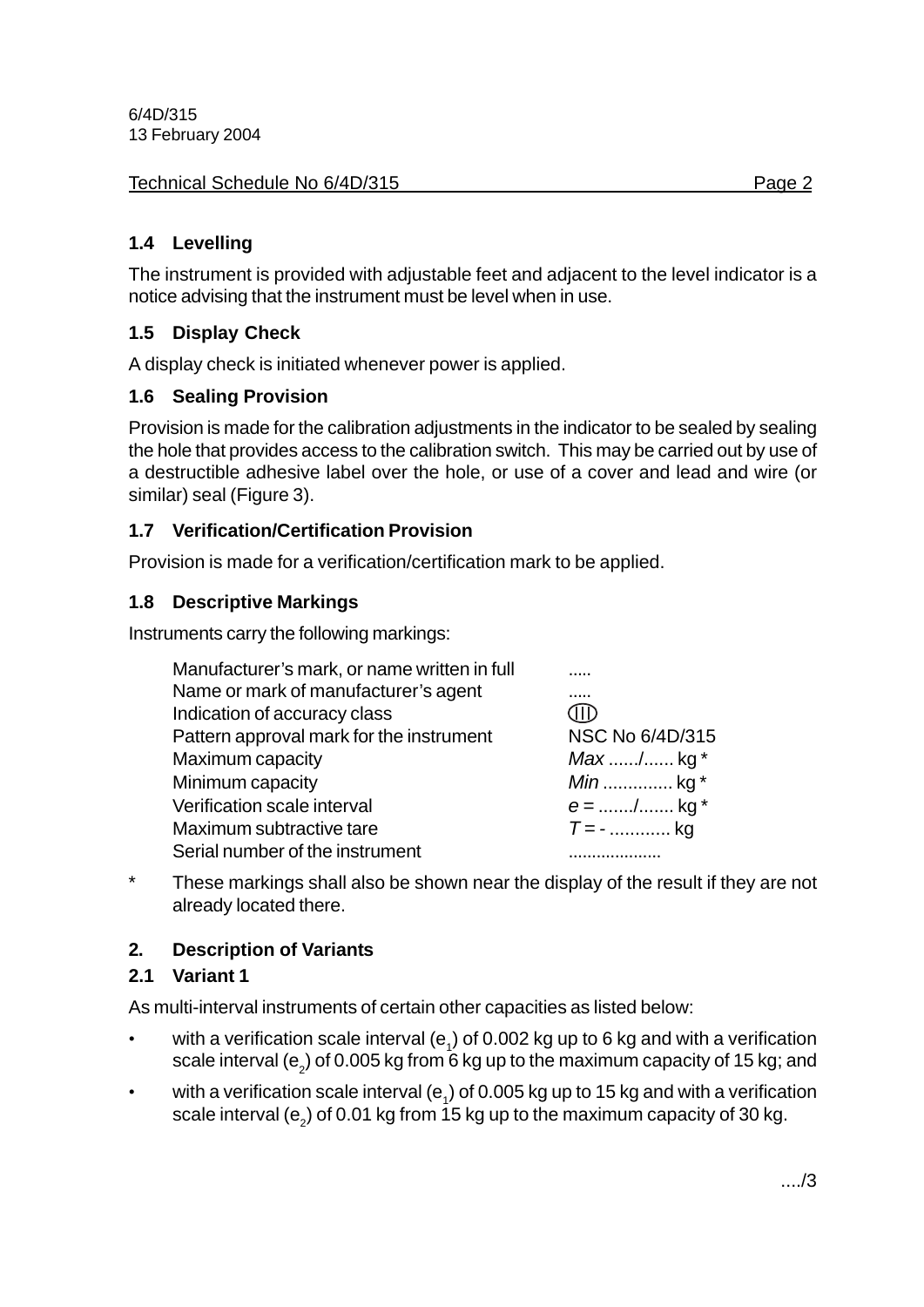# **2.2 Variant 2**

As single interval instruments of certain capacities as listed below:

- of 6 kg maximum capacity with a verification scale interval of 0.002 kg;
- of 15 kg maximum capacity with a verification scale interval of 0.005 kg; and
- of 30 kg maximum capacity with a verification scale interval of 0.01 kg.

# TEST PROCEDURE

Instruments should be tested in accordance with any relevant tests specified in the Uniform Test Procedures.

### **Maximum Permissible Errors at Verification/Certification**

The maximum permissible errors for increasing and decreasing loads on initial verification/certification for loads, *m*, expressed in verification scale intervals, *e*, are:

±0.5 *e* for loads 0 ≤ m ≤ 500; ±1.0 *e* for loads 500 < m ≤ 2 000; and ±1.5 *e* for loads 2 000 < m ≤ 10 000.

For multi-interval instruments with verification scale intervals of  $e_1$ ,  $e_2$  ..., apply  $e_1$  for zero adjustment, and for maximum permissible errors apply  $\bm{e}_{_1},\,\bm{e}_{_2},\,...,$  as applicable for the load.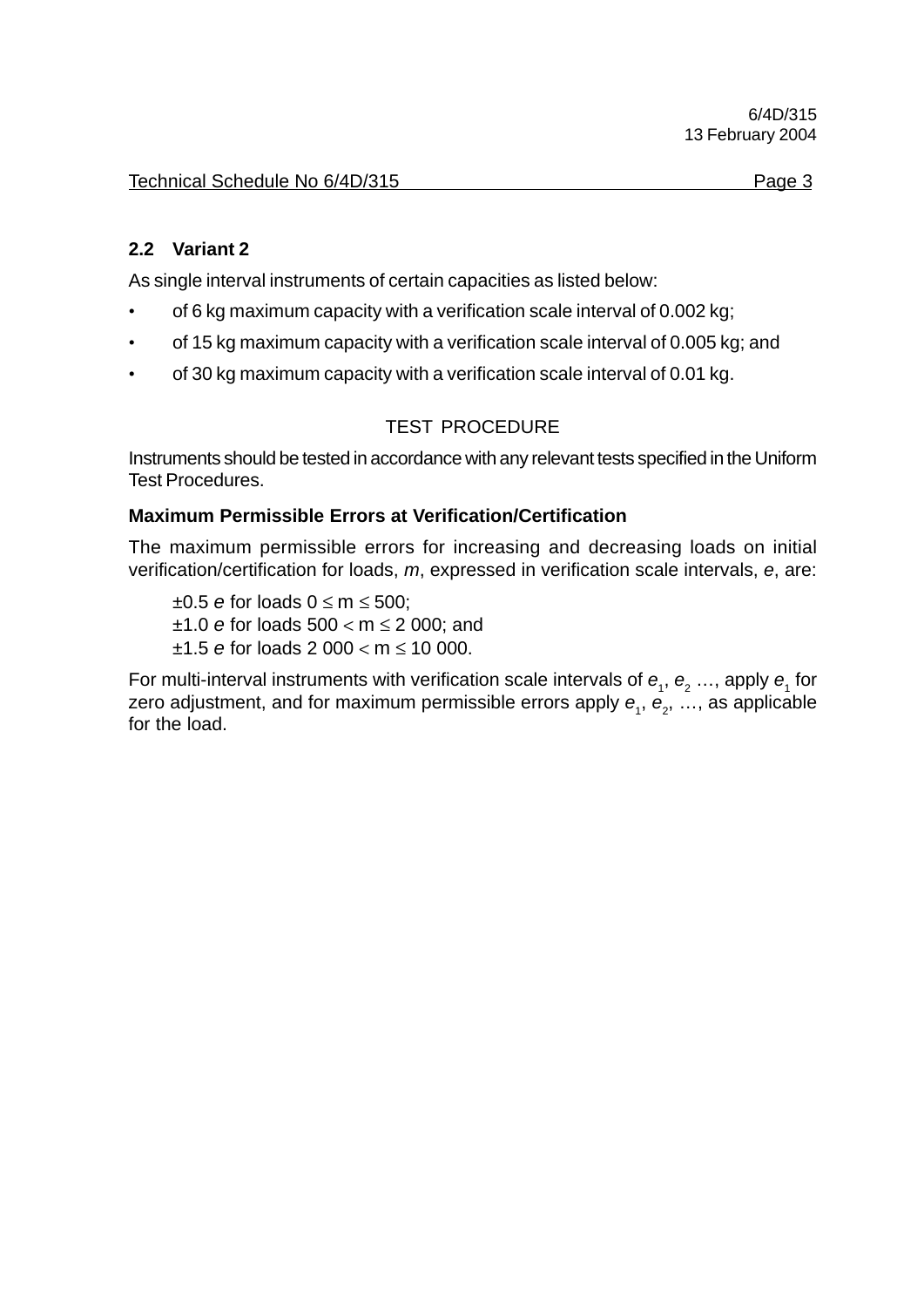# FIGURE 6/4D/315 – 1



CAS Model TP-II Weighing Instrument With Integral Displays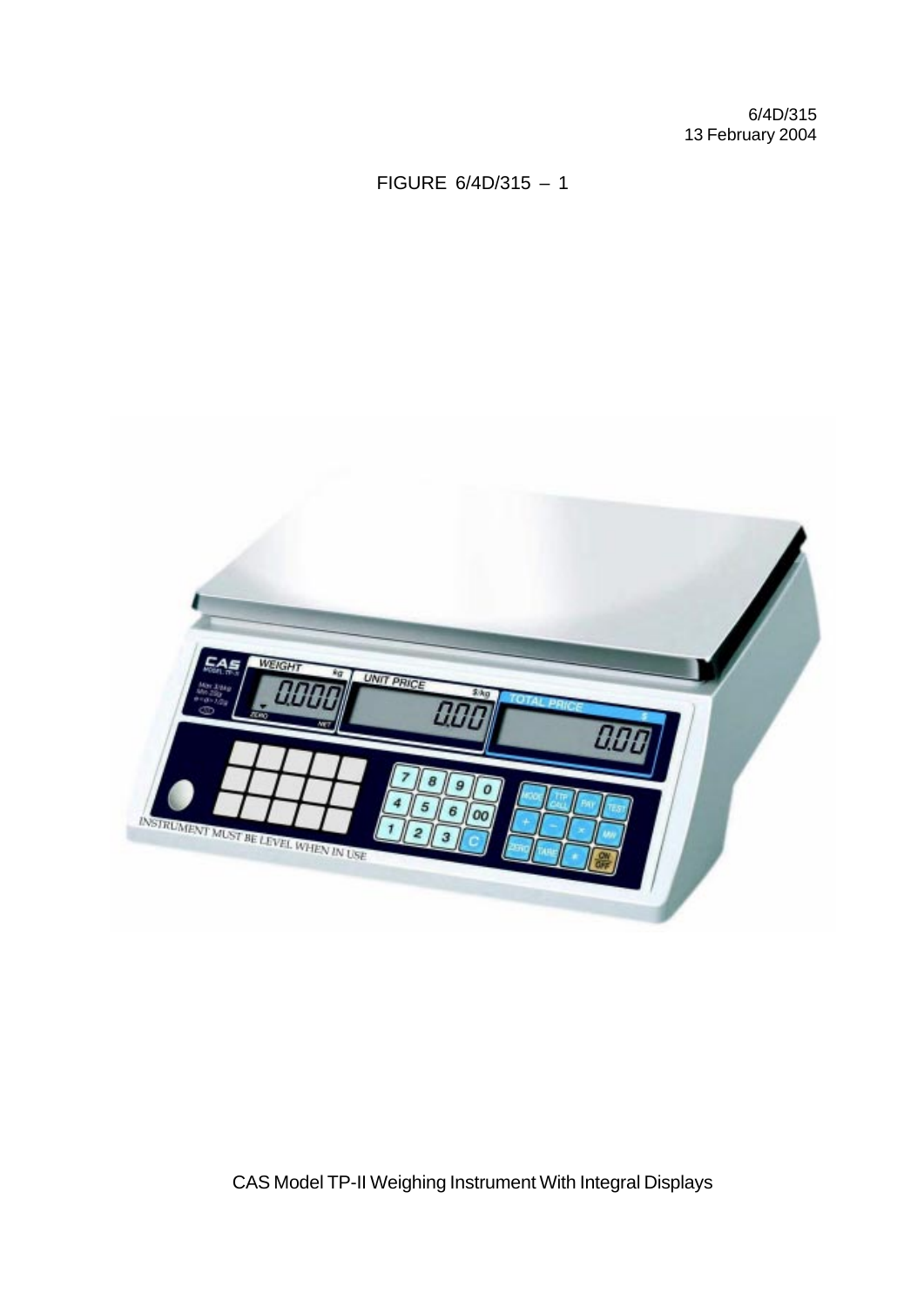FIGURE 6/4D/315 – 2



CAS Model TP-II Weighing Instrument With Column-mounted Displays